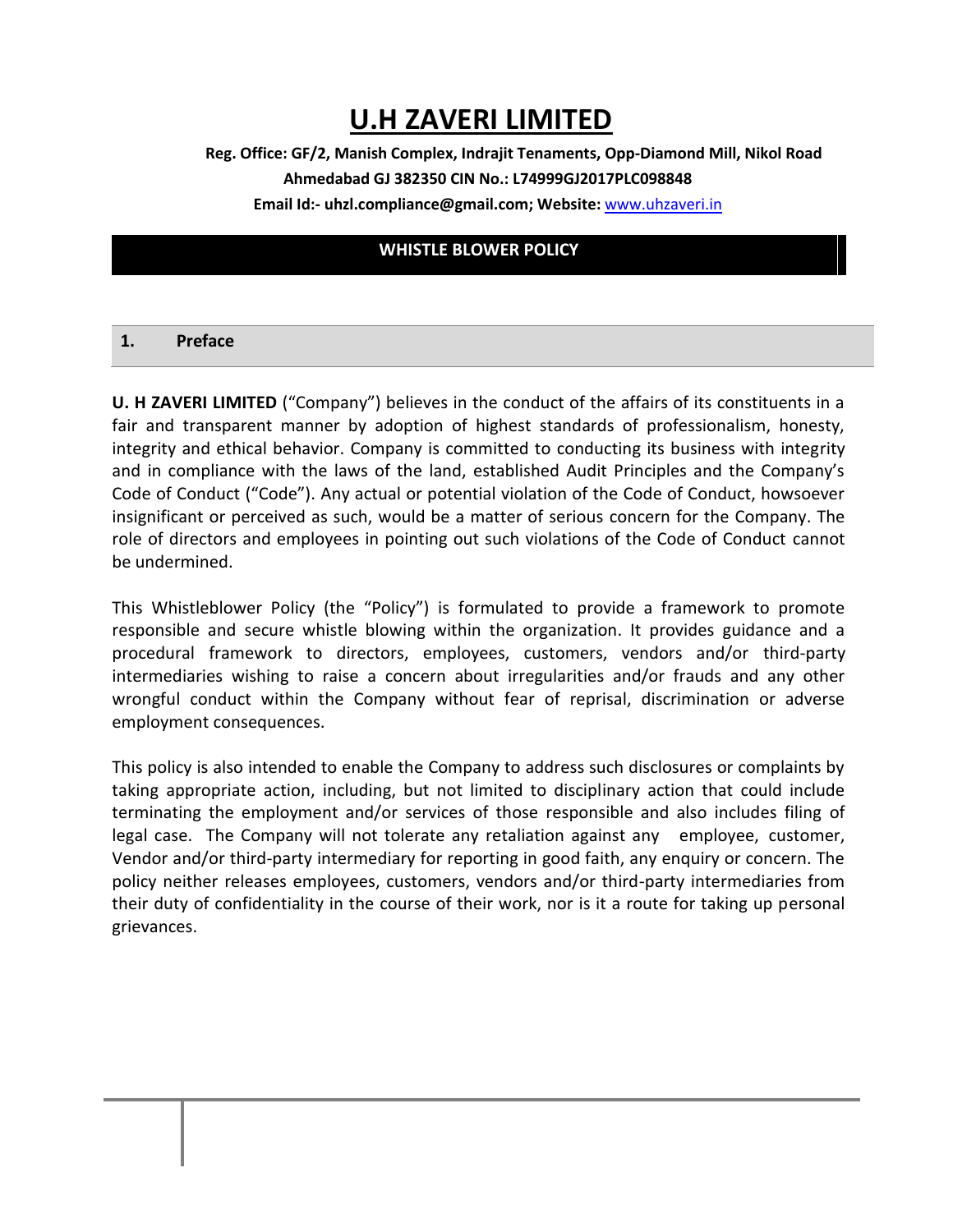## **2. Definitions**

- a. **"Code"** means the Company's Code of Conduct as in force from time totime.
- b. "**Directors**" means the Board of Directors of the Company.
- c. **"Employee"** shall mean all individuals on full-time or part-time employment with the Company, with permanent, probationary, trainee, retainer, temporary or contractual appointment and also includes the Board of Directors of theCompany.
- d. **"Whistleblower Committee"** means a Committee set up by the Audit Committee for the purpose of administering the Whistleblower Policy, constituted for thispurpose.
- e. **"Investigator"** means those persons authorized, appointed, consulted or approached by the Whistleblower Committee to investigate the reportedmatter;
- f. **"Reportable Matter" or Alleged Misconduct"** means unethical behavior, actual or suspected fraud, violation of law, breach of Company's Code of Conduct, Company Policies and Guidelines.
- g. **"Subject"** means, a person who is, the focus of investigative fact finding either by virtue of Protected Disclosure made or evidence gathered during the course of aninvestigation.
- h. "**Protected Disclosure**" means any communication made in good faith by the whistle blower that discloses or demonstrates information that may indicate evidence towards unethical or improper activity.
- i. **"Whistleblower"** means any employee of the Company making a protected disclosure/Complaint under this Policy.

# **3. Applicability**

This Policy applies to all the Employees of the Company.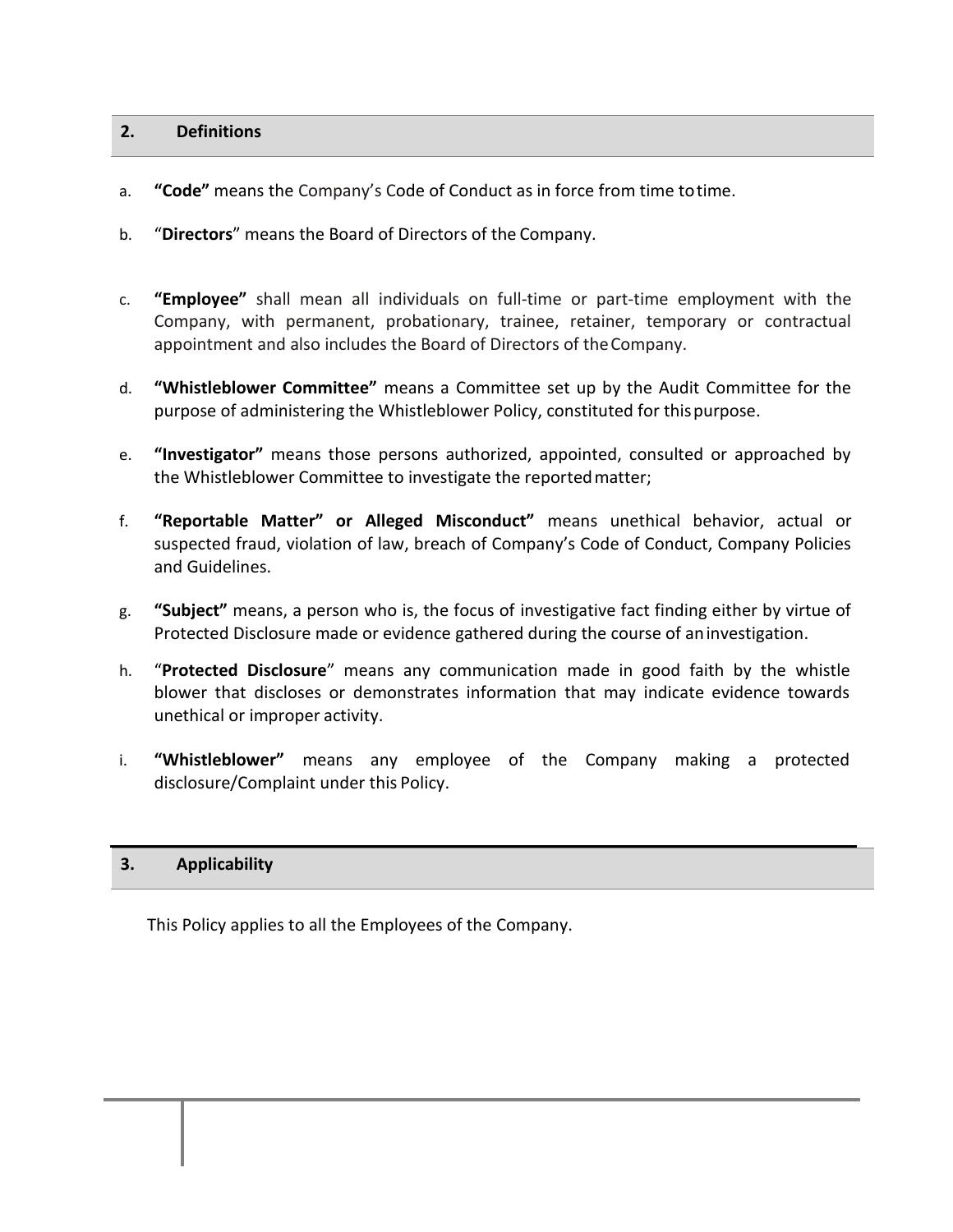## **4. Coverage of Policy**

A Whistleblower can complain about the following issues under this policy. The list of issues classified under "Reportable Matter" or "Alleged Misconduct" is indicative and is not all inclusive.

## **Alleged misconduct may include, but is not limited to the following:**

- Forgery, falsification or alteration of documents.
- Unauthorized alteration or manipulation of computer files/data.
- Fraudulent reporting, willful material misrepresentation.
- Pursuit of benefit or advantage in violation of the Company's policies.
- Misappropriation/misuse of Company's resources via; funds, supplies, vehiclesor other assets.
- Authorizing/receiving compensation for goods not received/ services not performed.
- Authorizing or receiving compensation for hours not worked.
- Improper use of authority for personal gains.
- Unauthorized Release of Proprietary Information.
- Financial irregularities, including fraud, or suspected fraud.
- Breach of contract.
- Theft of Cash.
- Theft of Goods/Services.
- Unauthorized Discounts.
- Breach of Company's Code of Conduct
- Criminal Activity
- Giving and / or accepting, bribes, expensive gifts, directly or indirectly from business connections including clients, patients, vendors/Suppliers and Contractors in contravention of Code of Conduct policy.
- Deliberate violation of law/regulation.
- Any other unethical, biased, favored, imprudent action.

## **Concerns not covered under this policy:**

- Personal grievance.
- Dissatisfaction with appraisals and rewards.
- Complaints relating to service conditions.
- Suggestions for improving operational efficiencies.
- Financial decisions by the Company.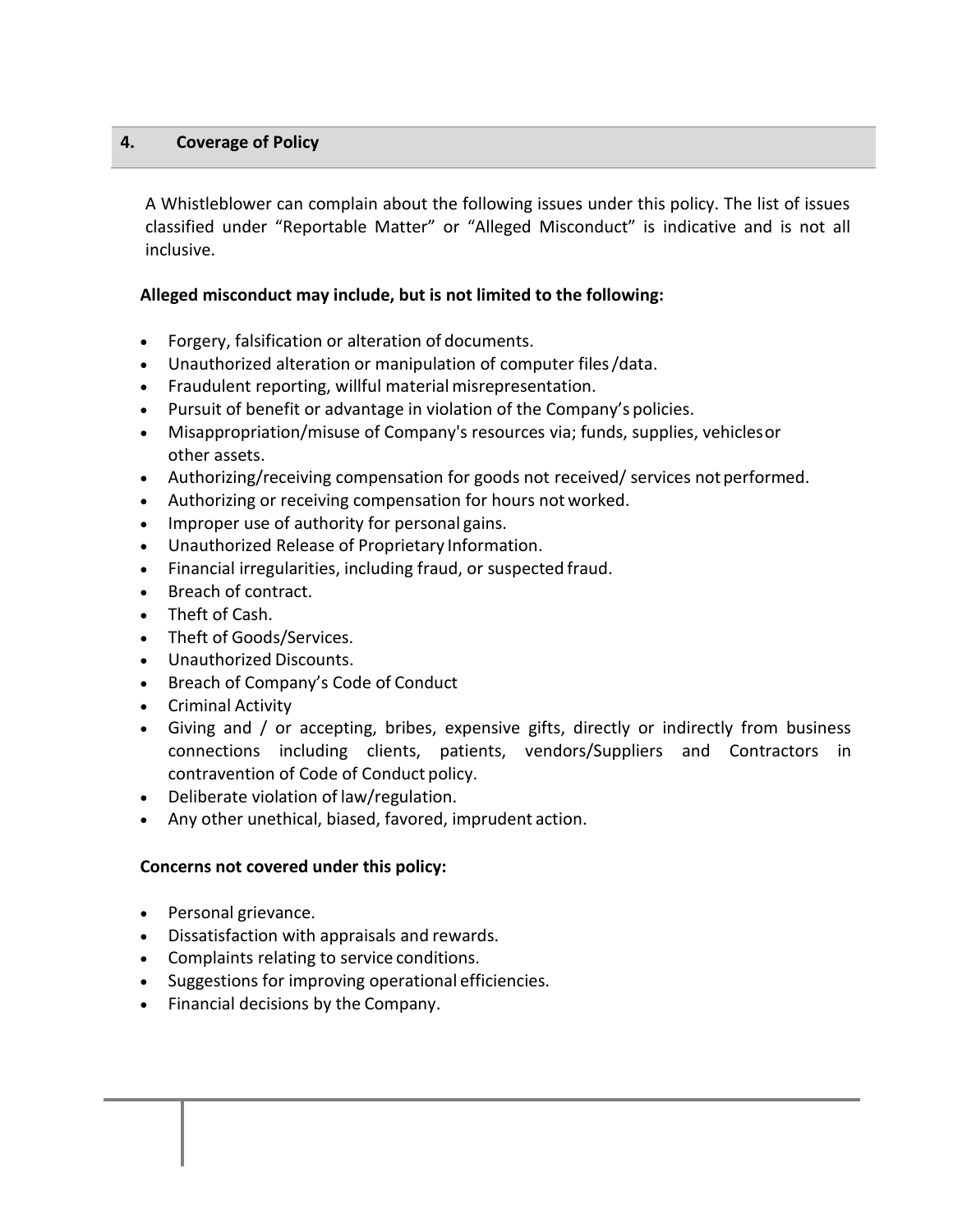## **5. Protection for Whistle Blowers**

If a Whistleblower raises concern under this policy, he/she will not be under any risk of suffering any form of retaliation. The Company is committed to protecting the whistleblower from any form of retaliation or adverse action due to disclosure by them. Whistleblower will not be under risk of losing his/her job or suffer loss in manner like transfer, demotion, refusal of promotion.

The identity of the Whistle Blower shall be kept confidential to the extent possible ad permissible under law.

Any other employee assisting in the said investigation shall also be protected to the same extent as the Whistle Blower.

The protection is given provided that: -

- a) The disclosure is made in the good faith.
- b) Whistleblower believes that information and allegations contained in it are substantially true.
- c) Whistleblower is not acting for personal gain.

#### **6. False Complaints**

While this policy is intended to bring out misconduct happening in Company and also to protect genuine whistleblowers from any unfair treatment, however any employee who made complaints with mala fide intentions and which is finally found to be false will be subject to strict disciplinary / legal action.

#### **7. Reporting Mechanism**

Employees may raise "Reportable Matter" or "Alleged Misconduct" within 30 days after becoming aware of the same to the Whistleblower Committee.

- a) The Whistleblower Committee shall be headed by, Managing Director of the Company and shall comprise of the following other members
- b) Chief Financial Officer(CFO)
- c) Company Secretary & Compliance Officer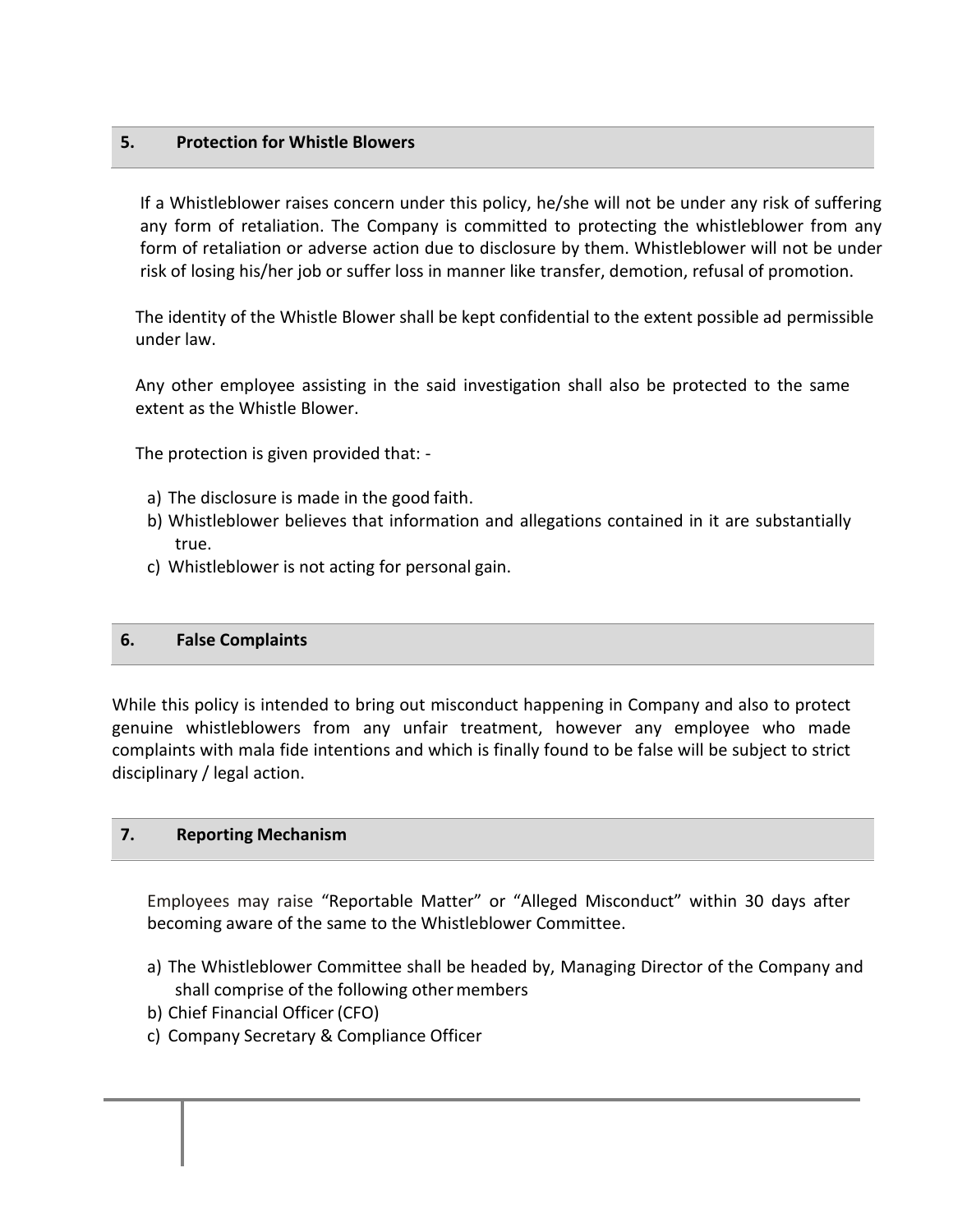# **Contact Details of Members of Whistleblower Committee**

| <b>Name</b>               | <b>Designation</b>                               | <b>Contact Details</b> |
|---------------------------|--------------------------------------------------|------------------------|
| Hitesh Mahendrakumar Shah | <b>Managing Director</b>                         | 079-22703991           |
| Varsha Vijay Potdar       | <b>Chief Financial Officer</b>                   | 079-22703991           |
| Khushlal Swarnkar         | Company Secretary &<br><b>Compliance Officer</b> | 079-22703991           |

The "Reportable Matter" or Alleged Misconduct" can be sent in detail to Whistleblower Committee member(s) or [uhzl.compliance@gmail.com](mailto:uhzl.compliance@gmail.com)

In exceptional cases, Employees have a right to make a Protected Disclosure directly to the Chairman of the Audit Committee, by:

Sending an e-mail to [uhzl.compliance@gmail.com](mailto:uhzl.compliance@gmail.com)

i. Writing a letter marked as Private and Confidential and addressed to the Chairman of the Audit Committee and sending it at the Corporate Office of the Company in Ahmedabad.

Employees are encouraged to provide full information along with his name and contact details, so that Whistleblower Committee can evaluate the merits of the complaint and initiate appropriate investigation / action on the complaint.

# **8. Responsibility of the Whistle Blower Committee**

- The Whistleblower Committee shall be responsible to act on the incident in an unbiased manner.
- The Whistleblower Committee shall take necessary actions to maintain confidentially within the organization on issues reported.
- The Whistleblower Committee shall identify impartial team of Investigators for conducting investigation. The Committee can also appoint any outside agency for seeking assistance, if needed.

The Whistleblower Committee shall, subject to the prior concurrence of the Chairman of the Audit Committee, be responsible for recommending disciplinary action against the subject if investigation found to be true as raised by whistleblower.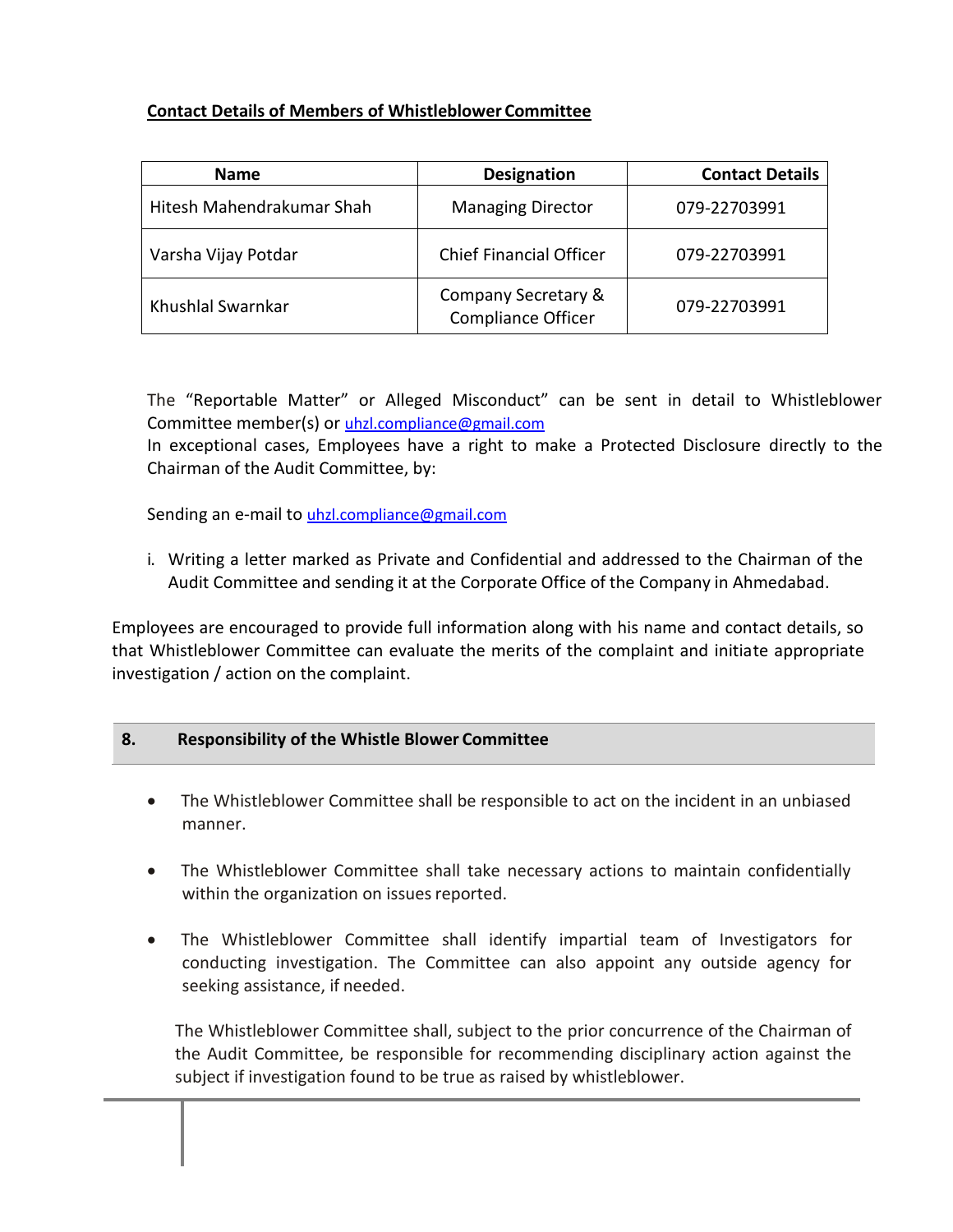# **9. Process of Inquiry / Investigation**

The Whistleblower Committee shall meet and discuss every "Reportable Matter" or "Alleged Misconduct" within seven days of receipt of said complaint and shall make an assessment or decide on enquiries or investigations to be made at the preliminary stage for validating and assessing the alleged misconduct / reportable matter. Where initial inquires indicate that further investigation is necessary, it shall constitute an Investigation Team to do the same.

- All matters reported to Whistleblower Committee will be accessed onmerit.
- The Whistleblower Committee may obtain inputs from other relevant sources and review the evidence wherever necessary. While doing so Committee shall maintain the secrecy on the Whistleblower and immediate witness, if any, and will also ensure that there will be no retaliation on him/her.
- The Investigation Team, formed by the Committee shall comprise of 1 or more Investigators, who may be employee(s) of the Company or otherwise, but are competent enough to handle thematter.
- The Investigator, who is a member of Investigation Team, constituted by Committee shall also maintain confidentiality during entire investigation process. They are required to play fair role during entire investigation process.
- The identity of the Subject will be kept confidential given the legitimate needs of law and investigation.
- The Subject is expected to co-operate in the investigation process. The Subject will also ensure that evidence is not withheld, destroyed ortapered.
- Investigator, Subject and Whistleblower shall neither intervene nor they influence or threaten the immediate witness, if any.
- At any given point of time if Committee is informed that Investigator, Whistleblower or Subject is influencing the Investigation Process, strict disciplinary action will be taken against them as deemed fit by the Committee.
- Everyone who is working with the Company has a duty co-operate in the investigation process.
- Failure to co-operate during the investigation process or intentionally providing the wrong information during the investigation process could result in disciplinary action,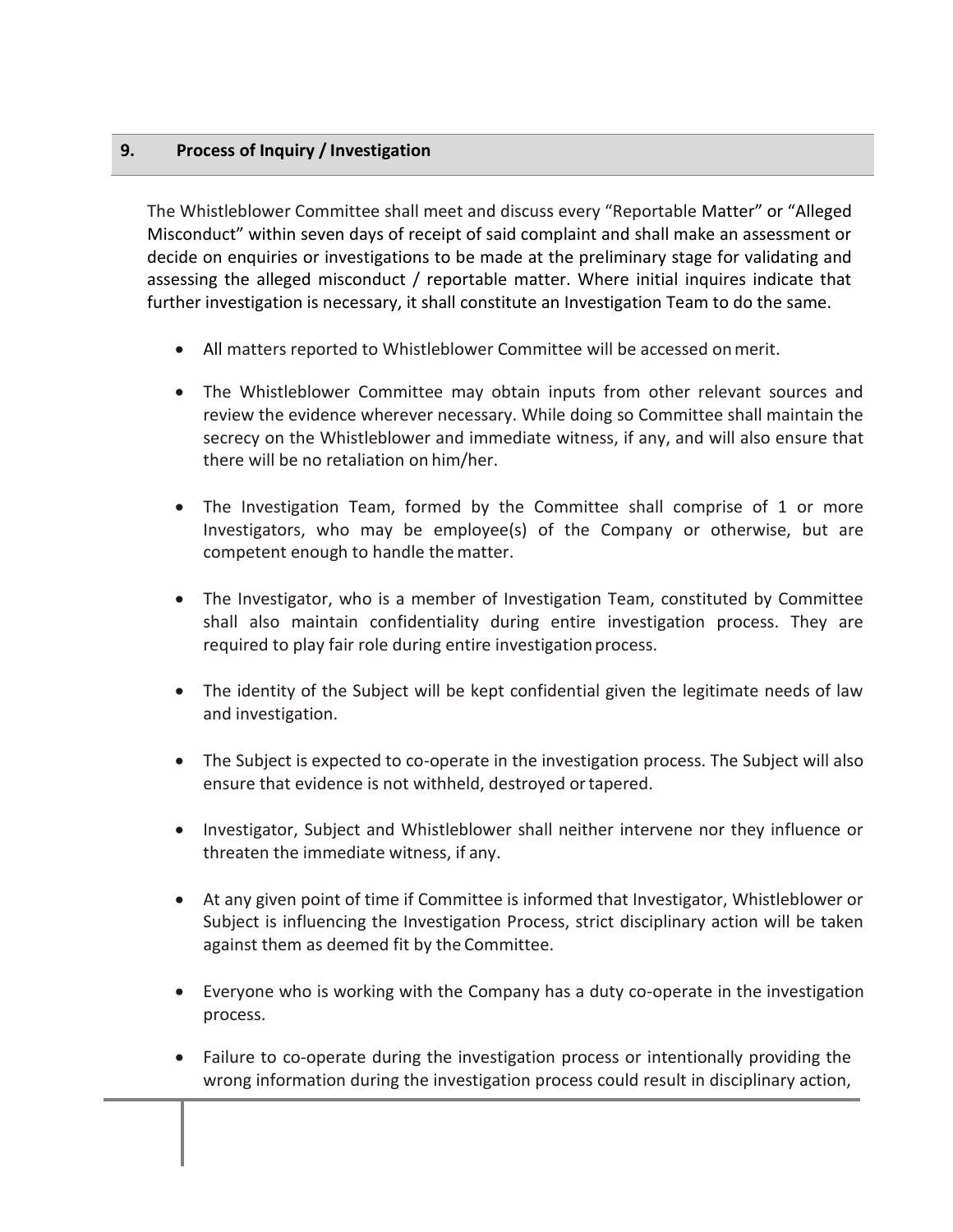including termination of employment as deemed fit by the Committee / Management.

- The Investigating Team shall submit their report along with facts and supporting documents, within 15 days of receipt of "Reportable Matter" or "Alleged Misconduct" from the Whistle Blower Committee.
- The Whistle Blower Committee shall within 45 days of receipt of "Reportable Matter" or "Alleged Misconduct" forward the Complaint of the Whistle Blower to the Chairperson of the Audit Committee along with itsrecommendation.

## **10. Decision and Reporting**

- i. The Audit Committee shall, based on the findings in the written report submitted by the Whistle Blower Committee and after conducting further investigation as it may deem fit, come to a final decision in the matter not later than 45 days from the date of receipt of the written report.
- ii. If the complaint is shown to be justified, then the Audit Committee shall invoke disciplinary or other appropriate actions against the concerned as per the Organization's procedures. The following actions may be taken after investigation of theconcern;
	- a. Disciplinary action (up to and including dismissal) against the Subject depending on the results of the investigation; or;
	- b. Disciplinary action (up to and including dismissal) against the whistleblower if the claim is found to be malicious or otherwise in bad faith; or
	- c. No action if the allegation proves to be unfounded.
- iii. If the report of the investigation is not to the satisfaction of the complainant, the complainant has the right to report the event to the appropriate legal or investigating agency.